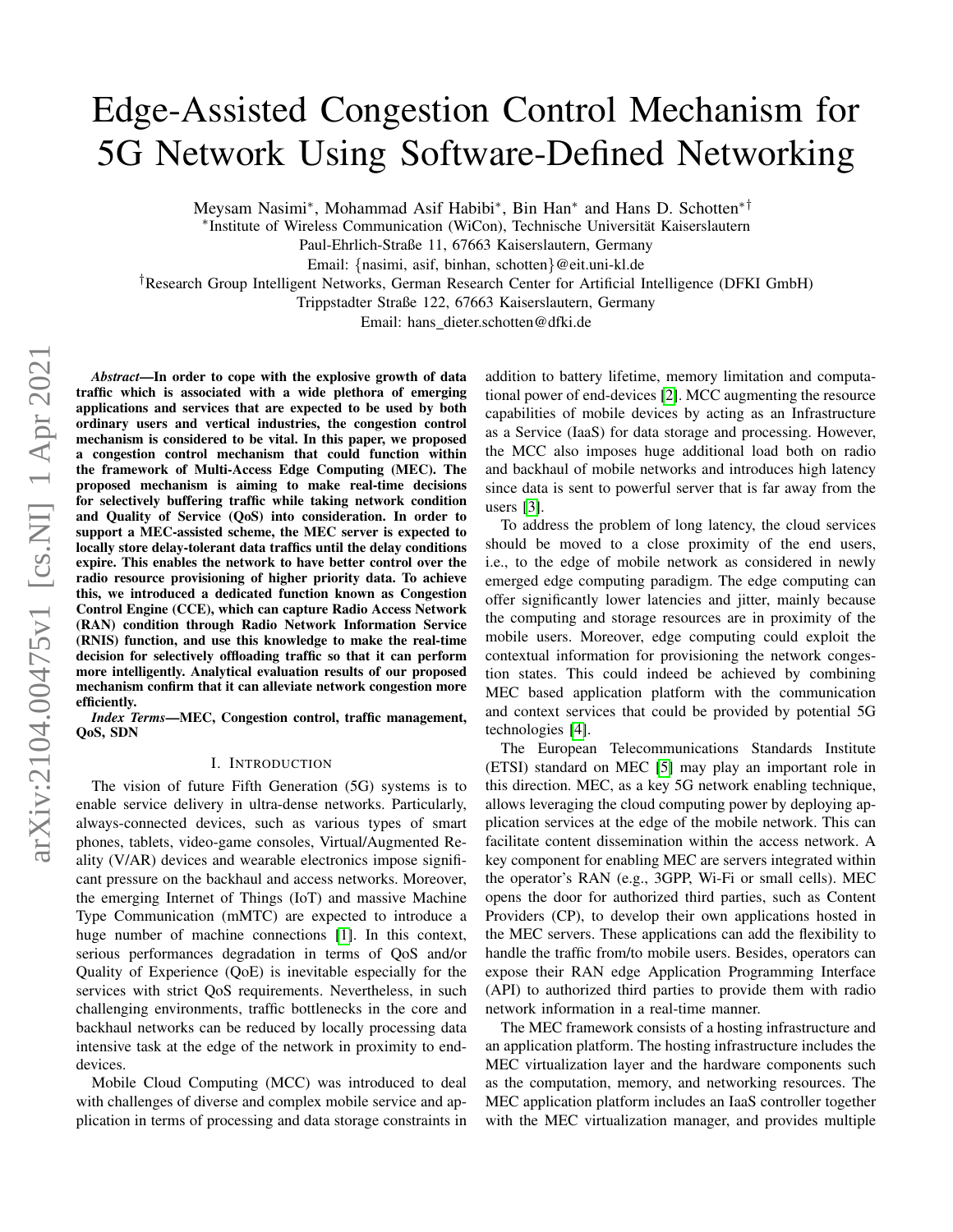MEC application platform services. The MEC virtualization manager supports a hosting environment by providing IaaS facilities, while the IaaS controller provides a security and resource sandbox for both the applications and MEC platform. Four main categories of services are offered by MEC application platform including Traffic Offloading Function (TOF), RNIS, communication services and service registry.

In addition to MEC, Software-Defined Networking (SDN) paradigm, which is an emerging enabling technology, is utilized to facilitate data plane redirection mechanism through applying intelligence and centralize control over heterogeneous infrastructure [\[6\]](#page-4-5). Since the SDN controller has an overall view of the network, it has the visibility over data redirection. Furthermore, there are two important flow management protocols, known as OpenFlow [\[7\]](#page-4-6) and Simple network Management Protocol (SNMP). Openflow is used for datapath control while SNMP is in charge of device control [\[8\]](#page-4-7). In OpenFlow Wireless [\[9\]](#page-4-8), [\[10\]](#page-4-9), SDN can control network by adding protocol to BSs/APs software.

Additionally, Delay Tolerant (DT) traffic which accounts for a large portion of mobile data traffic is considered in this study. DT traffics are featured with relatively long latency in comparison with delay-sensitive traffics. For instance, e-mails, updates of social networking portals and firmware updates which can tolerate delay ranging from few seconds up to few minutes [\[11\]](#page-4-10). However, DT traffic has its delay requirements or lifetime, which are much longer than delay sensitive traffic.

Significant research efforts have been invested on reducing the current overload of cellular networks. The most importantly, research works have analyzed the impact of traffic offloading and caching technique. Authors in [\[12\]](#page-4-11) propose an offloading mechanism in which the content can be delivered through small cells or Device-to-Device (D2D) communications. References [\[13\]](#page-4-12)–[\[15\]](#page-4-13) investigate the performance of two type of WiFi offloading. The first one is on-the-spot offloading that is when there is WiFi available, all traffic is sent over the WiFi network; otherwise, all traffic is sent over the cellular interface. The second one is known as *"delayed"* offloading where the traffic is delayed until WiFi connectivity becomes available. The work presented in [\[16\]](#page-4-14) considers SDN-based WiFi data offloading, in which SDN controller facilitate the coordination between cellular and WiFi networks. In [\[17\]](#page-4-15) and [\[18\]](#page-4-16), the role of proactive caching via small cells and D2D are investigated for 5G system. In particular, [\[18\]](#page-4-16) study the social networking and D2D use cases in order to exploit proactive caching. There has been some research in offloading computation to MEC or MCC [\[19\]](#page-4-17)–[\[21\]](#page-4-18). Considering the fact that MCC imposes huge additional load both on the RAN and backhaul and introduces high latency since data is sent to remote server. Therefore, MEC is seen as a promising approach to address the aforementioned problems. Moreover, MEC can provides an IT service environment and cloudcomputing capabilities at the edge of the mobile network in close proximity to the users. While all the aforementioned studies present very attractive solutions, there are still limitations.



<span id="page-1-1"></span>Fig. 1. System Overview and module framework.

In this paper, we propose a congestion control mechanism in MEC context for reducing RAN congestion. The key idea is delaying of DT content from being delivered, until the delay conditions expire. This mechanism driven by the following two context factors: i) the characteristic of data traffic (i.e., delay-tolerant data traffics) and ii) the network conditions (i.e., sudden traffic peaks).

The remainder of this paper is organized as follows: Section [I](#page-0-0) introduces background and related work. Section [II](#page-1-0) presents the system model for the proposed mechanism. The congestion control mechanism is introduced in Section [III,](#page-2-0) while Section [IV](#page-2-1) presents the analytical evaluation. The result and discussion is presented in section [V.](#page-3-0) Finally, the conclusion is drawn in Section [VI.](#page-4-19)

### II. SYSTEM MODEL

<span id="page-1-0"></span>We consider a heterogeneous mobile network orchestrated by the SDN framework which is fully integrated with MEC [\[22\]](#page-4-20). This network is composed of Macro-cell Base Station (MBS), Small Cells (SC) and Mobile Node (MN). The MBS provides full coverage to subscribed MNs. The SCs are distributed within the MBS area to provide ample capacity to the few MNs within range. The system overview of this network is illustrated in Fig. [1.](#page-1-1)

In this work, the ETSI MEC [\[5\]](#page-4-4) is considered as reference framework. It is assumed that there is a tight integration between SC and MEC in a way that a group of SCs are equipped with MEC server. Accordingly, MEC acts as an intermediate server so that DT contents can be temporarily stored and forwarded at later times. This significantly mitigates RAN load and improves resource utilization. Besides, the MEC server actively interacts with SDN through an API interface to facilitate traffic redirection.

Additionally, we assume that the core network entities have some capabilities, which would enable them to classify traffics and then, based on the QoS requirements, assign a deadline (i.e., a maximum delay it can wait for) to each DT traffics [12].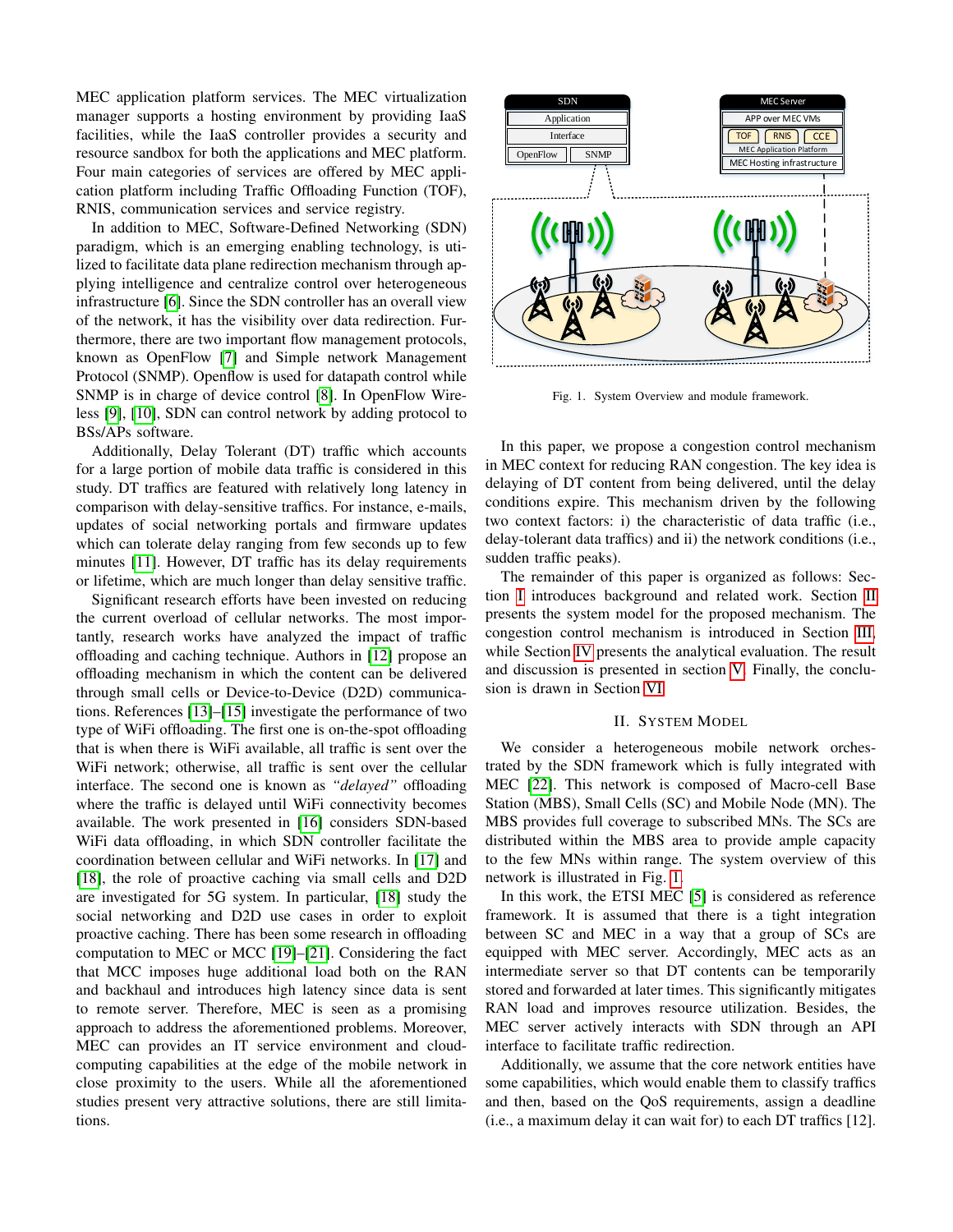This can be achieved by leveraging Deep Packet Inspection (DPI) techniques. However, it should be noted that the traffic classification or DPI technique is not within the scope of this study.

Finally, It is assumed that MN traffics consist of two generic types of traffics namely, DT and delay sensitive traffics. Particularly, DT traffics refer to the type of traffics which are featured with long latency in comparison with that of delay sensitive. For instance, e-mails, updates of social networking portals and firmware updates [\[11\]](#page-4-10) can tolerate delay with range from few seconds up to few hours. Note that such DT traffic also has the delay constraints or lifetime. The only difference is that its tolerant delay is much higher than delay sensitive traffic.

## III. CONGESTION CONTROL MECHANISM

<span id="page-2-0"></span>The goal of the proposed congestion control mechanism is to alleviate network congestion while makes better use of available network resources. A distinctive characteristic of our approach is that the MEC is playing an active role in this mechanism. The key idea is to intentionally delay DT content from being delivered and buffer it through an intermediate cloud server, with the goal of reducing RAN congestion, particularly during traffic peak hours.

We take advantage of RNIS cloud service introduced by ETSI, which is responsible for capturing real-time RAN condition. In addition, a dedicated function known as Congestion Control Engine (CCE) is proposed, which takes the RAN context information into account and perpetually monitoring the deadline of DT contents.

With the proposed mechanism, a DT content is delivered depending on the network condition and their associated deadline. To illustrate, consider a situation that the network is overloaded, an operator can deliver DT content to an interested MN by temporarily storing content in MEC. In this context, the content will be transmitted to intended MEC over the backhaul and buffer it there until the congestion ratio is reduced under acceptable threshold or before the deadline expires.

The proposed algorithm consists of the following sequential steps (Algorithm [1\)](#page-2-2):

- 1) Packet inspection: the network traffics are classified and then, each DT content assigned with a deadline based on their delay constraint.
- 2) Congestion detection: in order to identify RAN congestion, CCE constantly monitors RAN condition and in the case of congestion, it provide feedback to SDN.
- 3) Redirection & buffering: for each successive time the network is found to be congested, SDN redirect the DT content to MEC storage where the content will be stored.
- 4) Content delivery: to capture the fact that buffered content may have a different deadline, CCE is monitoring the deadline of the content perpetually. If the deadline of a DT content is approaching, then the contents will abandon the storage and transmit to encountered requesters immediately. Otherwise, the content is kept until the RAN congestion is reduced to an acceptable level.

## <span id="page-2-2"></span>Algorithm 1 Congestion Control Algorithm

|                                                                  | $1:$ Input deadline                                           | $\triangleright$ Assigned Deadline                   |
|------------------------------------------------------------------|---------------------------------------------------------------|------------------------------------------------------|
|                                                                  | 2: Input $RA_{status}$                                        | $\triangleright$ RAN Congestion Condition            |
| 3: <b>procedure</b> CONGESTIONCONTROL( $RA_{status}, deadline$ ) |                                                               |                                                      |
| 4:                                                               | $RA_{congested} = isRadioAccessCongested()$                   |                                                      |
| 5:                                                               | while $(RA_{congested} = true)$ do                            |                                                      |
| 6:                                                               | SDN redirect DT traffics $\rightarrow$ MEC.                   |                                                      |
| 7:                                                               | <b>if</b> ( <i>deadline</i> $\rightarrow$ expire) <b>then</b> |                                                      |
| 8:                                                               |                                                               | deliver content immediately $\rightarrow$ requester. |
| 9:                                                               | else                                                          |                                                      |
| 10:                                                              |                                                               | keep content until deadline expires.                 |
| 11:                                                              | OR.                                                           |                                                      |
| 12:                                                              |                                                               | keep content until congestion is relaxed.            |
| 13:                                                              | end if                                                        |                                                      |
| 14:                                                              | end while                                                     |                                                      |
| 15: end procedure                                                |                                                               |                                                      |

Finally, note that mobile users prefer to have data immediately, However, they will be willing to accept delay for DT traffic (e.g. Email, software update, mobile backup, etc) if the mobile operator provides appropriate incentive in form of instantaneous price reductions [\[23\]](#page-4-21).

# IV. ANALYTICAL EVALUATION

<span id="page-2-1"></span>It is assumed that each MN is interested in different content over time. The content can deliver to an interested MN either by direct transmission from the MBS or transmitting the content to SCs over the backhaul.

Two types of nodes are involved in this mechanism, requester of a content  $R(t)$  and holder of content  $H(t)$ . The  $R(t)$  is a MN that is interested in the content and not received it yet and the  $H(t)$  is an MEC-assisted SC. The number of requesters,  $r(t)$ , shows how many users still need to be served at a given time. The number of holders,  $h(t)$ , represents the amount of resources used for serving user requests.

Concerning the holders of a content, we assume that MEC server stores the contents before their deadline expire, and during this time interval MECs always deliver them to encountered requesters through SCs. If a MN has been waiting for an amount of time, then the operator is obliged to deliver content before the expiration of their deadline. This is a reasonable assumption, since MECs are under the control of SDN, which knows the operating state of each MEC, and thus content discards (e.g., due to MEC overloads) can be avoided.

In order to analyze the performance of the proposed scheme, two key performance metrics are used. The first metric is the content delivery probability which represent how much traffic can be buffered in the edge server. The second metric is content delivery delay, which indicates that how fast content can be delivered [\[24\]](#page-4-22).

The number of holders and requesters can be approximated over time through a mean filed approximation and a resulting system of ordinary differential equation. According to [\[24\]](#page-4-22), the fluid-limit deterministic approximation for the expected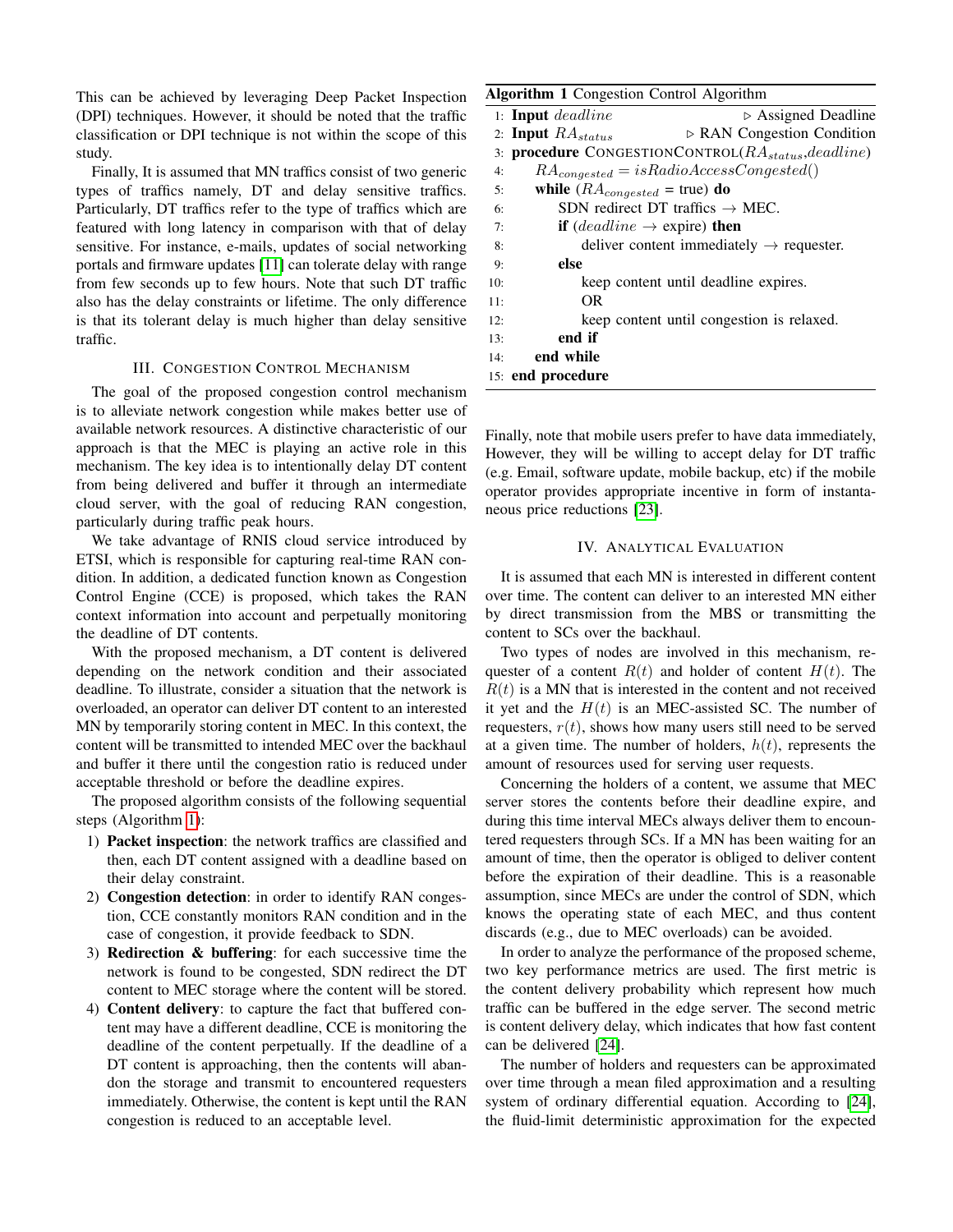

<span id="page-3-4"></span>Fig. 2. Delivery Probability  $P\{T_d \leq TTL\}$  over time TTL. R(0)=50

number of holders  $h(t)$  and requesters  $r(t)$  at time t, is

<span id="page-3-1"></span>
$$
h(t) = h(0) \cdot \frac{(r_0 + h_0) \cdot e^{M_\lambda \cdot (r_0 + h_0) \cdot t}}{r_0 + h_0 \cdot e^{M_\lambda \cdot (r_0 + h_0) \cdot t}}
$$
(1)

<span id="page-3-2"></span>
$$
r(t) = r(0) \cdot \frac{r_0 + h_0}{r_0 + h_0 \cdot e^{M_\lambda \cdot (r_0 + h_0) \cdot t}} \tag{2}
$$

where  $h_0 = h(0^+)$  and  $r_0 = r(0^+)$  at  $t = 0^+$ , just after the initial placement of the content.  $M_{\lambda}$  denotes the meeting rates (i.e., the edge nodes can exchange data only when they come within transmission range) between two nodes  $i, j$  where  $i \in MN$  and  $j \in SCN$ . Furthermore, the meeting rates  $\lambda_{ij}$ are drawn from an (arbitrary) probability distribution  $f_{\lambda}(\lambda)$ with mean value  $M_{\lambda}$ . Meeting duration is negligible compared to the time intervals between nodes, but long enough for a content exchange.

Based on [\(1\)](#page-3-1) and [\(2\)](#page-3-2), the desired performance can be calculated. Let us consider a requester  $i \in r(0+)$ , and denote as  $T_i$  the time it receives the content. The probability that this (random) requester receives the content by a time  $t$ , i.e.  $P\{T_i \leq t\}$ , is equal to the percentage of offloaded contents by time t. Hence, we can write

<span id="page-3-3"></span>
$$
P\{T_i \le t\} = \frac{r_0 - r(t)}{r_0} = 1 - \frac{r(t)}{r_0} \tag{3}
$$

Substituting the expression of  $(1)$  and  $(2)$  in  $(3)$ , gives the following result for the content delivery probability.

The probability that a content is delivered by MEC to a user by time  $t$  is given by

$$
P_{dlv} = P\{T_d < t\} \tag{4}
$$

which can be written as fellow :

$$
P_{dlv} = 1 - \frac{r_0 + h_0}{r_0 + h_0 \cdot e^{M_\lambda \cdot (r_0 + h_0) \cdot t}} \tag{5}
$$

where  $h_0$  and  $r_0$  are number of content holders and requesters, respectively.



<span id="page-3-5"></span>Fig. 3. Expected delivery delay  $E\{T_d | TTL\}$  for different deadlines.

Finally, the expected content delivery delay, which represents the MN's experienced delay until it receives the content, is given by

$$
E[T_d|TTL] = \frac{1}{M_{\lambda} \cdot h_0} \cdot (1 - \exp^{(-M_{\lambda} \cdot h_0 \cdot TTL)}) \quad (6)
$$

<span id="page-3-0"></span>where TTL denotes the assigned deadline.

# V. RESULTS AND DISCUSSION

In this section, we present analytical results to illustrate the performance of our proposed mechanism. In this respect, we consider two performance metrics, namely probability of content delivery and content delivery delay. We consider 100 MNs reside in the network with an average meeting rate  $M_{\lambda} = 3.3 \times 10^{-5}$  meeting/sec [\[25\]](#page-4-23). The cellular network has to deliver DT contents to the MNs within deadline with range of 10 minutes, 30 minutes and 60 minutes.

Fig. [2](#page-3-4) shows the delivery probability  $P\{T_d \leq \text{deadline}\}$  of the content for the increasing number of the content holders (MEC server). Different density ratio of 10, 20 and 30 cloud servers are considered. It can be seen that increasing the number of content holders i.e. deploying more edge server, contribute to higher probability of content delivery for the short deadlines. This is more evident in a case that  $H_{MEC} =$ 30, where the RAN able to alleviate the content delivery within short deadlines.

Moreover, Fig. [3](#page-3-5) indicates the average delay a MN experiences until it receives the content in terms of the density of the edge servers for 10 servers, 20 servers and 30 servers. We compare the performance of the network with different deadlines of 10 minutes, 30 minutes and 60 minutes. It is clear from the figure that increasing the deadline of DT content yields lower content delivery delay. This is due to the fact that deploying more edge server can expedite content delivery by buffering more DT content especially during RAN congestion period, which result in lowering the content delivery delay.